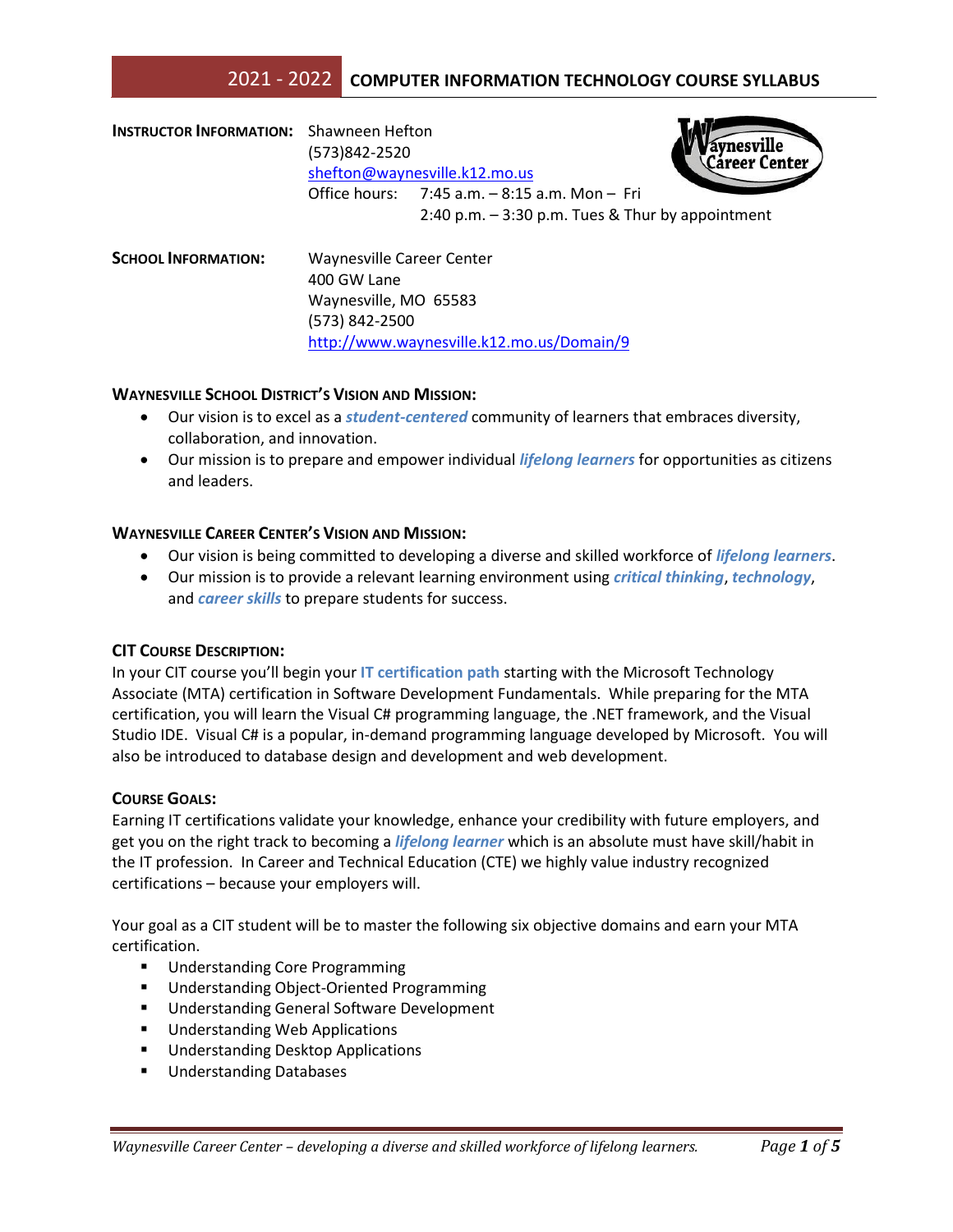# **CURRICULUM:**

C# Programming: From Problem Analysis to Program Design text book Microsoft Official Academic Course – 98-361 Software Development Fundamentals text book Microsoft Developer Network (MDN) – Visual C# and Visual Studio 2019 documentation Microsoft Virtual Academy – Software Development Fundamentals

# **GRADING POLICY:**

All assignments will fall into one of three assignment types and are graded using total points.

- Major Projects/Quizzes/Tests/Final 50% of total grade
- Projects/In-class hands-on Activities 40% of total grade
- College and Career Readiness 10% of total grade

# **Grade scores are based on the following scale:**

| 95 to 100 = A      | 73 to 76 = C    |  |
|--------------------|-----------------|--|
| 90 to 94 = A-      | 70 to 72 = $C-$ |  |
| 87 to 89 = B+      | 67 to 69 = $D+$ |  |
| 83 to 86 = B       | 63 to 66 = D    |  |
| $80$ to $82 = B -$ | 60 to 62 = D-   |  |
| 77 to 79 = C+      | 0 to 59 = F     |  |

**\*\*** Your certification test results will be 10% of your second semester grade.

# **LATE OR MISSING WORK:**

Late assignments will result in a penalty as follows:

- 10% deduction if 1 school day late
- Additional 10% deduction up to 5 school days

# **ACADEMIC HONESTY:**

You are not allowed to cheat in this classroom. Cheating is defined as turning in assignments that are not your own work or allowing others to do so. This includes copying answers to quizzes, turning in assignments done by someone else, allowing someone to copy your answers, or allowing someone else to turn in your work as their own. If cheating is discovered, all involved parties will receive a zero on the assignment and referred to the office for additional disciplinary action; which includes notifying your parents. Please don't cheat… enjoy learning instead.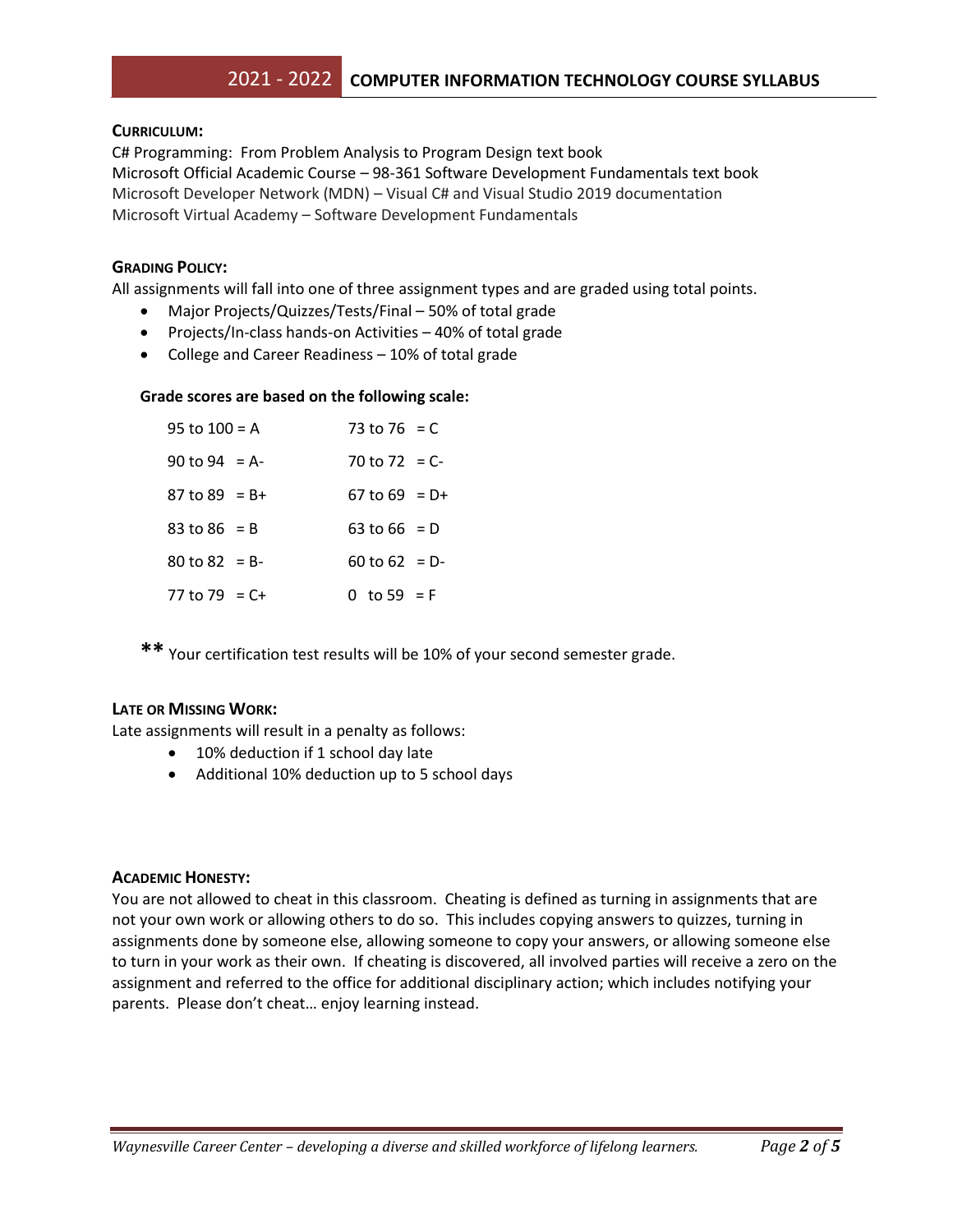# **SKILLSUSA… A TECHNICAL STUDENT ORGANIZATION:**

Joining a technical student organization builds life-long positive skills in the chosen career path, interpersonal relationships, and self-pride. By being an active member in SkillsUSA, technical students gain valuable insight into real life situations through club participation, club management, moneymaking projects, parliamentary procedures, and competition through nationally sponsored business and industry program contests. Whether heading off to college, technical training, or joining the work force, high school graduates need skills in problem-solving, interpersonal communications, and leadership.

# *SkillsUSA membership dues:*

- $\bullet$  \$20 for membership and t-shirt or \$15 for membership only.
- Please submit a check payable to WCC

\*\*This course will integrate the goals and practices of SkillsUSA with industry standards to assist you in creating very marketable technical and interpersonal skills. **As a student of the Computer Information Technology course, being a SkillsUSA member is a vital part of the technical program and the Waynesville Career Center.**

# **REQUIRED SUPPLIES:**

Headphones – supplemental videos will be assigned throughout the course.

# **EMBEDDED CREDIT – TECHNICAL ENGLISH:**

One unit of elective English/Communication Arts credit will be awarded to students completing at least four credits in a career and technical education program and upon successful completion of the English/ Communication Arts criteria established. The skills you will acquire upon completing these assignments are critical skills you will need to be successful in your professional life.

# **EMBEDDED CREDIT – TECHNICAL MATH:**

One unit of a Math credit will be awarded to students completing at least four credits in a career and technical education program and upon successful completion of the Technical Math criteria established. The skills you will acquire upon completing these assignments are critical skills you will need to be successful in your professional life.

# **INSTRUCTOR EXPECTATIONS:**

These are the expectations I will have of you as a member of our CIT class:

- Make positive contributions to this class.
- Take responsibility for your learning and fully engage in the learning process.
- Learn the value of teamwork, communication, and cooperation by working with other instructors, other students, community members, and me.
- Take advantage of this great opportunity to learn in-demand computing skills and earn an industry certification: MTA 98-361 Software Development Fundamentals Certification.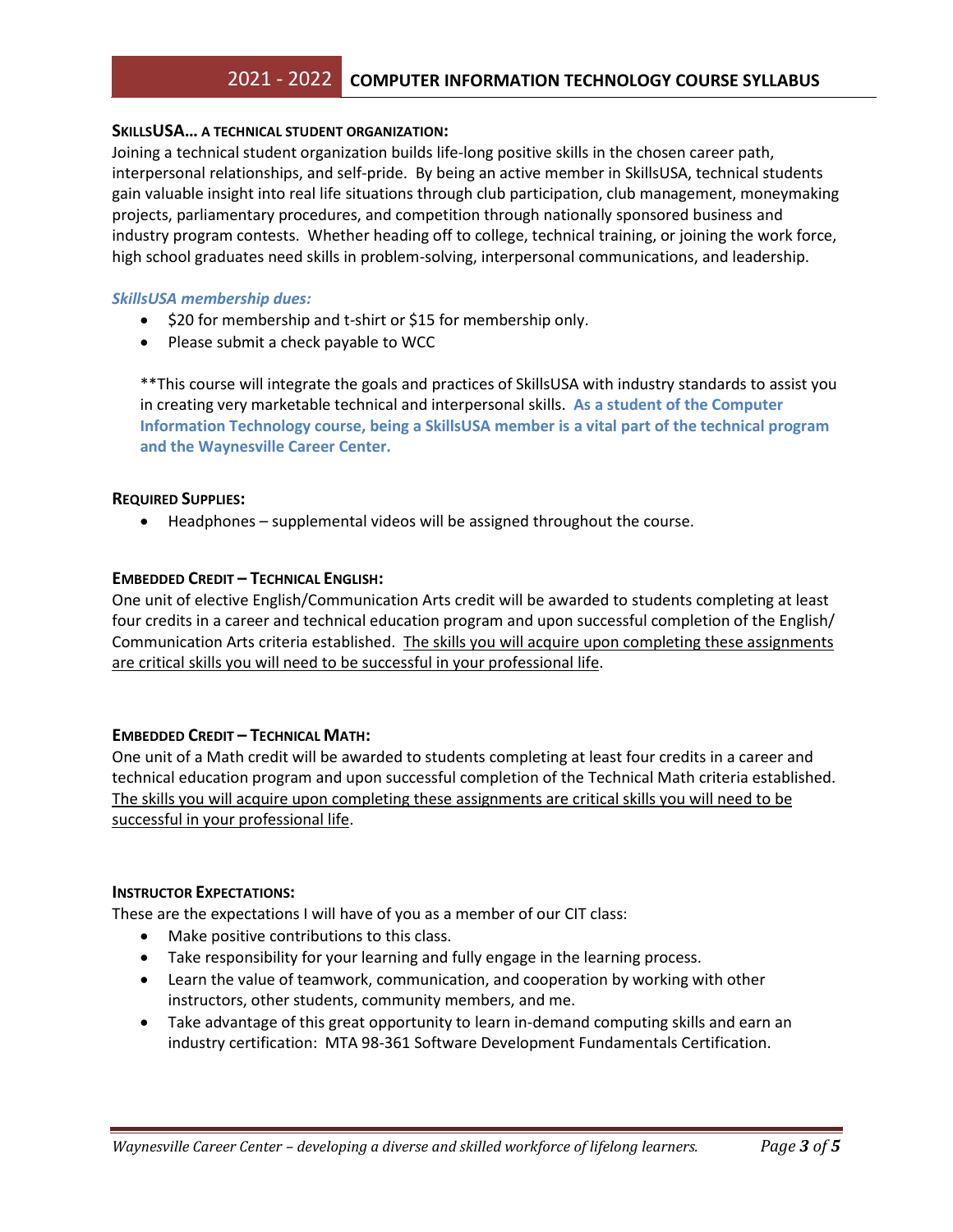# **CLASS POLICIES:**

We have three policies in our CIT classroom:

- 1. Be a Professional
- 2. Be a Creator/Builder
- 3. Be an Active Learner

# **CLASS PROCEDURES:**

### **Bathroom**

You do not need to ask permission to use the restroom… If you have to go, just sign out before you leave AND sign back in when you return. Be respectful of our open policy and don't abuse it.

### **Cell Phones**

- Listening to music Use playlist or streaming and during independent work only
- Phone calls Limit to break, unless an emergency (use back room)
- Texting Limit to break, unless an emergency (use back room)
- Research/Note Taking/Academic purposes of course

\*\* Your brain cannot do two cognitive tasks at once, therefore, every time you touch your cell phone you brain is task switching. This is a very unproductive habit you do not want to have as a software developer. I will ask you to place it on my computer lectern for the rest of our class period if you are having difficulty self-monitoring and being professional with your phones.

#### **End of Day**

- Shut down your computer
- Clean up your workspace
- Lower your chair and push underneath your desk
- Say goodbye!ツ

# **CURRENT MASK PROCEDURES:**

Masks may be required in our classroom (we will follow the guidelines set by the Waynesville School District).

#### **VIRTUAL LEARNING:**

When pandemic guidelines require us to move to online learning classes, we will meet during our scheduled class time virtually. All assignments will be available in Canvas.